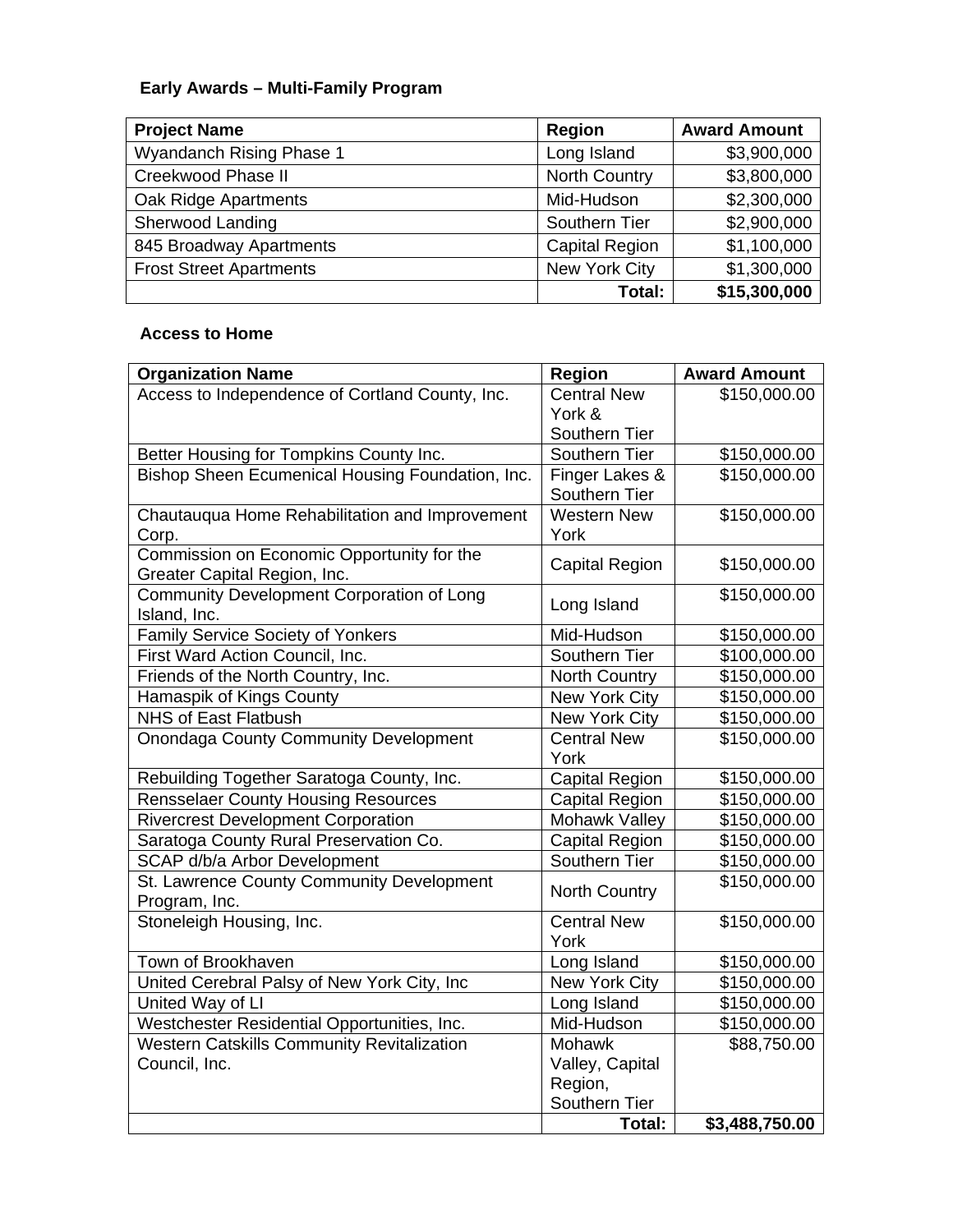| <b>Project Name</b>    | <b>Region</b>         | <b>Award Amount</b> |
|------------------------|-----------------------|---------------------|
| City of Amsterdam      | Mohawk Valley         | \$400,000           |
| <b>Town of Belfast</b> | <b>Western New</b>    | \$400,000           |
|                        | York                  |                     |
| Village of Carthage    | North Country         | \$400,000           |
| Clinton County         | North Country         | \$400,000           |
| City of Cortland       | <b>Central New</b>    | \$137,703           |
|                        | York                  |                     |
| Town of Ellington      | <b>Western New</b>    | \$400,000           |
|                        | York                  |                     |
| Town of Esperance      | Mohawk Valley         | \$400,000           |
| <b>Essex County</b>    | North Country         | \$400,000           |
| <b>Town of Fowler</b>  | North Country         | \$400,000           |
| City of Fulton         | <b>Central New</b>    | \$272,500           |
|                        | York                  |                     |
| City of Gloversville   | Mohawk Valley         | \$400,000           |
| Town of Jay            | <b>North Country</b>  | \$400,000           |
| Jefferson County       | North Country         | \$750,000           |
| Town of Jefferson      | Mohawk Valley         | \$400,000           |
| Town of Minerva        | North Country         | \$400,000           |
| City of Ogdensburg     | North Country         | \$400,000           |
| City of Oswego         | <b>Central New</b>    | \$300,000           |
|                        | York                  |                     |
| Town of Roxbury        | Southern Tier         | \$400,000           |
| Village of Scotia      | <b>Capital Region</b> | \$275,000           |
| St. Lawrence County    | North Country         | \$620,000           |
| Town of Summit         | Mohawk Valley         | \$400,000           |
| <b>Ulster County</b>   | Mid-Hudson            | \$750,000           |
| Village of Waterloo    | Finger Lakes          | \$400,000           |
| City of Watertown      | <b>North Country</b>  | \$400,000           |
|                        | Total:                | \$9,905,203         |

## **HOME Local Program Awards**

| <b>Organization Name</b>                         | <b>Region</b>         | <b>Award Amount</b> |
|--------------------------------------------------|-----------------------|---------------------|
| Adirondack Community Housing Trust, Inc.         | North Country,        | \$400,000.00        |
|                                                  | Mohawk                |                     |
|                                                  | Valley, Capital       |                     |
|                                                  | Region,               |                     |
| Albany County Rural Housing Alliance, Inc.       | <b>Capital Region</b> | \$200,000.00        |
| Better Housing For Tompkins County Inc.          | Southern Tier         | \$300,000.00        |
| Bishop Sheen Ecumenical Housing Foundation, Inc. | <b>Finger Lakes</b>   | \$400,000.00        |
| Capital District Habitat for Humanity, Inc.      | <b>Capital Region</b> | \$750,000.00        |
| Chautauqua Home Rehabilitation and Improvement   | <b>Western New</b>    | \$399,950.00        |
| Corp.                                            | York                  |                     |
| <b>City of Glens Falls</b>                       | Capital Region        | \$150,000.00        |
| <b>City of Gloversville</b>                      | Mohawk                | \$400,000.00        |
|                                                  | Valley                |                     |
| City of Mechanicville                            | <b>Capital Region</b> | \$400,000.00        |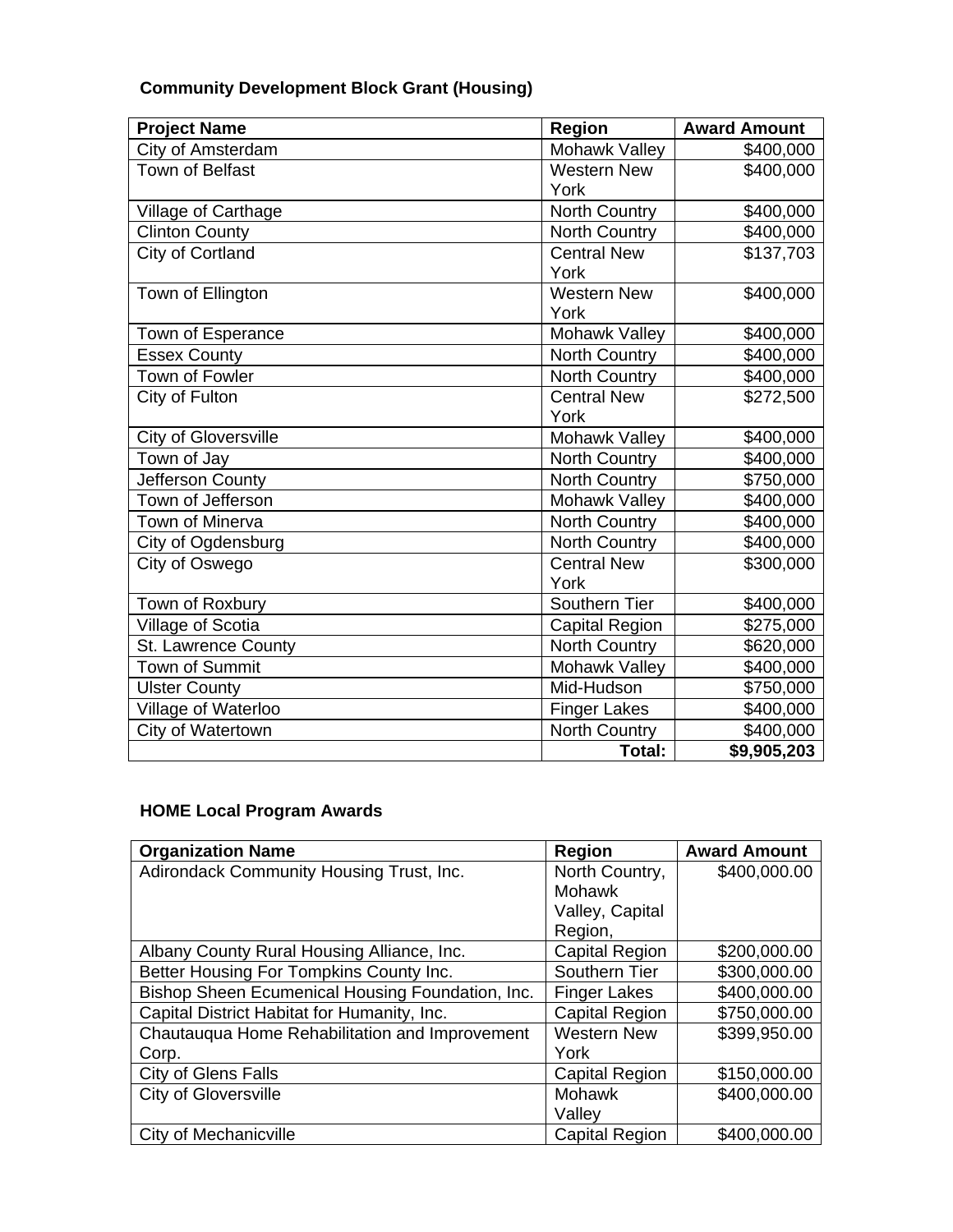| County of Hamilton                                  | North Country         | \$283,000.00             |
|-----------------------------------------------------|-----------------------|--------------------------|
| Delaware Opportunities Inc.                         | Southern Tier         | \$400,000.00             |
| Friends of the North Country, Inc.                  | North Country         | \$400,000.00             |
| Genesee Valley Rural Preservation Council, Inc.     | <b>Finger Lakes</b>   | \$400,000.00             |
| Ithaca Neighborhood Housing Services, Inc.          | Southern Tier         | $\overline{$400,000.00}$ |
| NeighborWorks Home Resources                        | <b>Western New</b>    | \$300,000.00             |
|                                                     | York                  |                          |
| Opportunities For Chenango, Inc.                    | Southern Tier         | \$400,000.00             |
| <b>Rensselaer County Housing Resources</b>          | <b>Capital Region</b> | \$250,000.00             |
| Saratoga County Rural Preservation Co.              | Capital Region        | \$400,000.00             |
| Schoharie County Rural Preservation Corp.           | Mohawk                | \$400,000.00             |
|                                                     | Valley                |                          |
| Seneca Housing, Inc.                                | <b>Finger Lakes</b>   | \$324,000.00             |
| Stoneleigh Housing, Inc.                            | <b>Central New</b>    | \$400,000.00             |
|                                                     | York                  |                          |
| Town of Fallsburg                                   | Mid-Hudson            | \$400,000.00             |
| Town of Saratoga                                    | <b>Capital Region</b> | \$320,000.00             |
| Village of Gouverneur                               | North Country         | \$400,000.00             |
| Village of Greenwich                                | Capital Region        | \$300,000.00             |
| Village of Hudson Falls                             | <b>Capital Region</b> | \$173,500.00             |
| Village of Ilion                                    | Mohawk                | \$183,800.00             |
|                                                     | Valley                |                          |
| Village of Massena                                  | North Country         | \$400,000.00             |
| Village of Victory Mills                            | <b>Capital Region</b> | \$200,000.00             |
| Western Catskills Community Revitalization Council, | Southern Tier,        | \$400,000.00             |
| Inc.                                                | Capital               |                          |
|                                                     | Region,               |                          |
|                                                     | <b>Mohawk</b>         |                          |
|                                                     | Valley                |                          |
|                                                     | Total:                | \$10,534,250.00          |

## **RESTORE**

| <b>Organization Name</b>                         | <b>Region</b>         | <b>Award Amount</b> |
|--------------------------------------------------|-----------------------|---------------------|
| Albany County Rural Housing Alliance, Inc.       | <b>Capital Region</b> | \$50,000.00         |
| Bishop Sheen Ecumenical Housing Foundation, Inc. | <b>Finger Lakes</b>   | \$50,000.00         |
| Catskill Mountain Housing Development Corp. Inc. | <b>Capital Region</b> | \$50,000.00         |
| <b>City of White Plains</b>                      | Mid-Hudson            | \$50,000.00         |
| Community Land Trust of Schenectady, Inc.        | Capital Region        | \$50,000.00         |
| County of Oswego                                 | <b>Central New</b>    | \$50,000.00         |
|                                                  | York                  |                     |
| Delaware Opportunities, Inc.                     | Southern Tier         | \$50,000.00         |
| Fulton County Community Heritage Corp.           | Mohawk Valley         | \$50,000.00         |
| Genesee Valley Rural Preservation Council, Inc.  | <b>Finger Lakes</b>   | \$50,000.00         |
| Hamaspik of Kings County                         | New York City         | \$50,000.00         |
| Housing Assistance Program of Essex County, Inc. | <b>North Country</b>  | \$50,000.00         |
| Mohawk Valley Community Action Agency, Inc.      | Mohawk Valley         | \$50,000.00         |
| Neighborhood Housing Services of Northern        | New York City         | \$50,000.00         |
| Queens                                           |                       |                     |
| Otsego Rural Housing Assistance, Inc.            | Mohawk Valley         | \$50,000.00         |
| Pride of Ticonderoga, Inc.                       | <b>Capital Region</b> | \$50,000.00         |